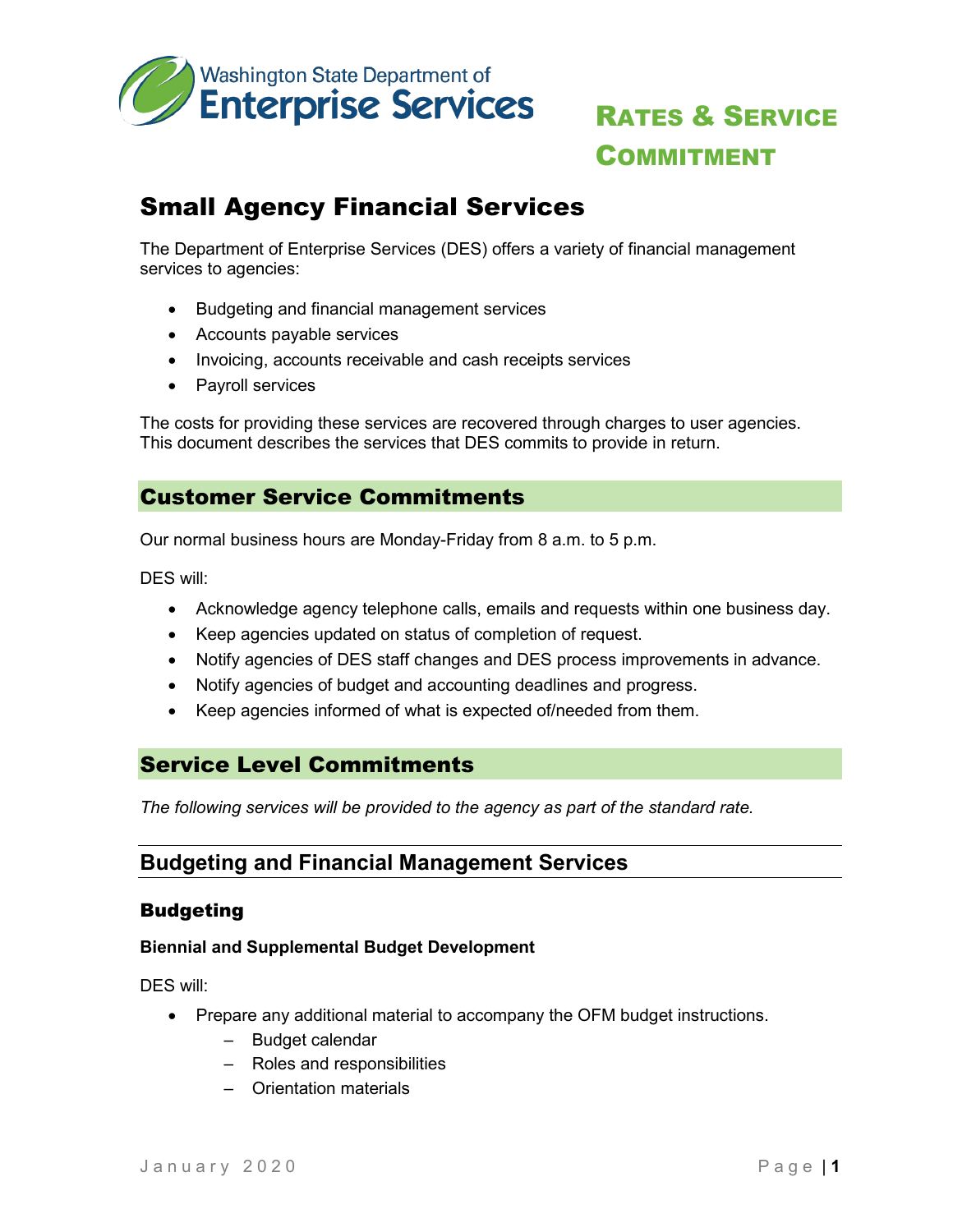- Special instructions
- Meet with agency management before the budget cycle begins to identify budget needs and issues.
- Assist and advise the agency as needed in developing budget document contents. For example:
	- Decision packages
	- Staff cost analysis
	- Performance measures
	- Activity inventories
- Prepare all budget documents and forms that Small Agency Financial Services (SAFS) is responsible for and review them with the agency.
- Assist the agency in assembling the budget documents to ensure that all components are included and clearly identified.
- Release Budget Development System data to the OFM budget after the agency approves.
- Assist agency management in briefing OFM budget and legislative staff as needed.
- Assist agency in responding to questions from OFM budget, legislative staff, and legislators.
- Monitor legislative deliberations on the budget and advise the agency on the impact to them.
- Provide status reports.

#### **Fiscal Note Preparation and Coordination**

DES will:

- Assist in preparing fiscal notes as requested.
- Assist the agency in briefing OFM budget and legislative staff as needed.
- Assist the agency in responding to questions from OFM budget, legislative staff and legislators.

#### **Allotment Preparation**

- Prepare any additional material to accompany the OFM allotment instructions.
	- Allotment calendar
	- Roles and responsibilities
	- Special instructions
- Provide the agency with control totals.
- Meet with the agency to discuss the desired allotment approach.
- Produce draft allotments for the agency's review.
- Prepare final allotments and send to OFM budget before the deadline.
- Adjust allotments when necessary throughout the year.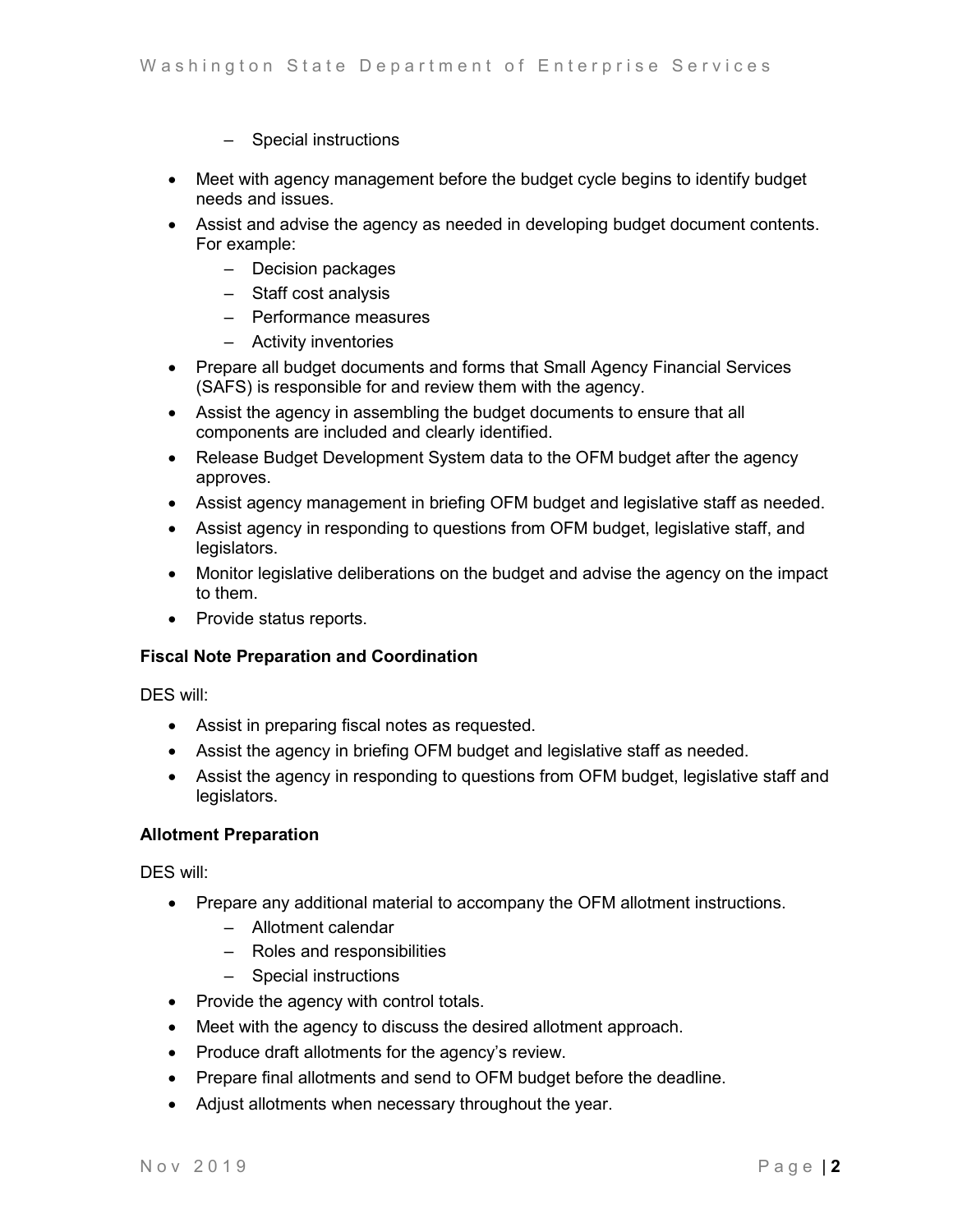### Financial Reports and Analysis

DES will:

- Send to the agencies, by the end of the month following the close of each fiscal month:
	- A management report at the agency level.
	- Requested Enterprise Reporting report.
	- Notes that explain any unusual or significant components of the financial reports and errors not corrected prior to report production.
	- Expenditure trend analysis.
	- Analysis of any budget variances and proposed corrective action plans, if appropriate.
	- Involve OFM when actual or projected overspent appropriation situations arise and corrective actions plans cannot be agreed upon between DES and the agency.
- Prepare reports in accordance with State Administrative and Accounting Manual (SAAM).
- Prepare additional reports as needed throughout the month.
- Be a liaison for financial information and advisory services as needed.
- Meet with the agency at least quarterly, or more often, if requested.

#### Purchasing

DES will:

- Prepare field orders and printing requisitions based on the receipt of written authorization from the agency specifying the type and quantity of supplies or equipment requested, including vendor name, address and phone number.
- Provide guidance and research related to purchases when requested.
- Assign field order numbers.

#### *How the agency can help DES provide the service more efficiently and effectively:*

- Send written and signed authorization to prepare field orders and printing requisitions.
- Forward a copy of the purchase order to accounting when an order is placed.
- Provide how the split should be made so the purchase can be accounted for correctly if the purchase cost is to be split among programs.

#### Fixed Asset Accounting

- Enter and update asset account balances in the general ledger.
- Update the asset control system.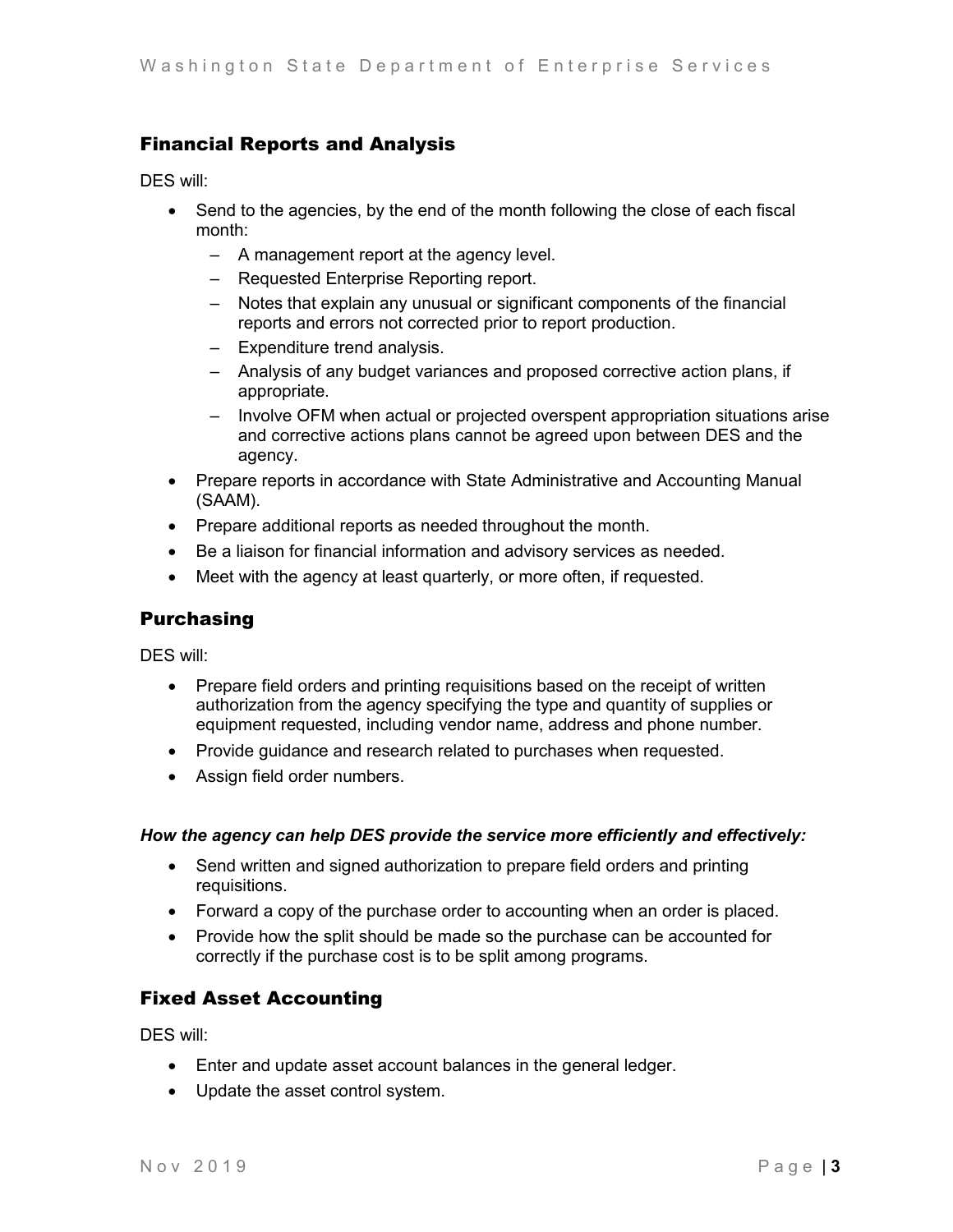- Provide guidance to the agency on conducting an annual physical inventory of equipment.
- Work with the agency to reconcile the asset control system with the results of the physical inventory.
- Reconcile the asset control system with the accounting system.
- Record depreciation expenses.
- Provide guidance to the agency on fixed asset policies and asset protection measures.
- Provide the agency with property tags when requested.

#### *How the agency can help DES provide the service more efficiently and effectively:*

- Notify DES of all fixed asset purchases, disposals and transfers.
- Tag all fixed assets promptly.
- Provide DES tag number and fixed asset information for input into the fixed asset system.

### Financial Reporting and Audit Requirements

DES will:

- Prepare entries necessary to meet State Administrative and Accounting Manual (SAAM).
- Maintain all accounting records for the agency.
- Work with the agency to maintain the agency's AFRS chart of accounts.
- Prepare year-end closing entries, including preparation of the OFM financial disclosure forms in accordance with the State Administrative and Accounting Manual (SAAM).
- Assist the agency as needed in responding to auditor questions.
- Archive the agency accounting records in our possession after they are audited.

## **Accounts Payable Services**

- Pay all invoices on time and in accordance with the State Administrative and Accounting Manual (SAAM) given that they are received from the agency within seven working days of the due date.
- Ensure all possible discounts are taken.
- Ensure that all invoices submitted to DES no later than five days prior to AFRS cutoff will be included in that month's financial reports.
- Audit pay documents for adequate support, approvals and compliance with regulations.
- Input data into the accounting systems.
- Verify system output.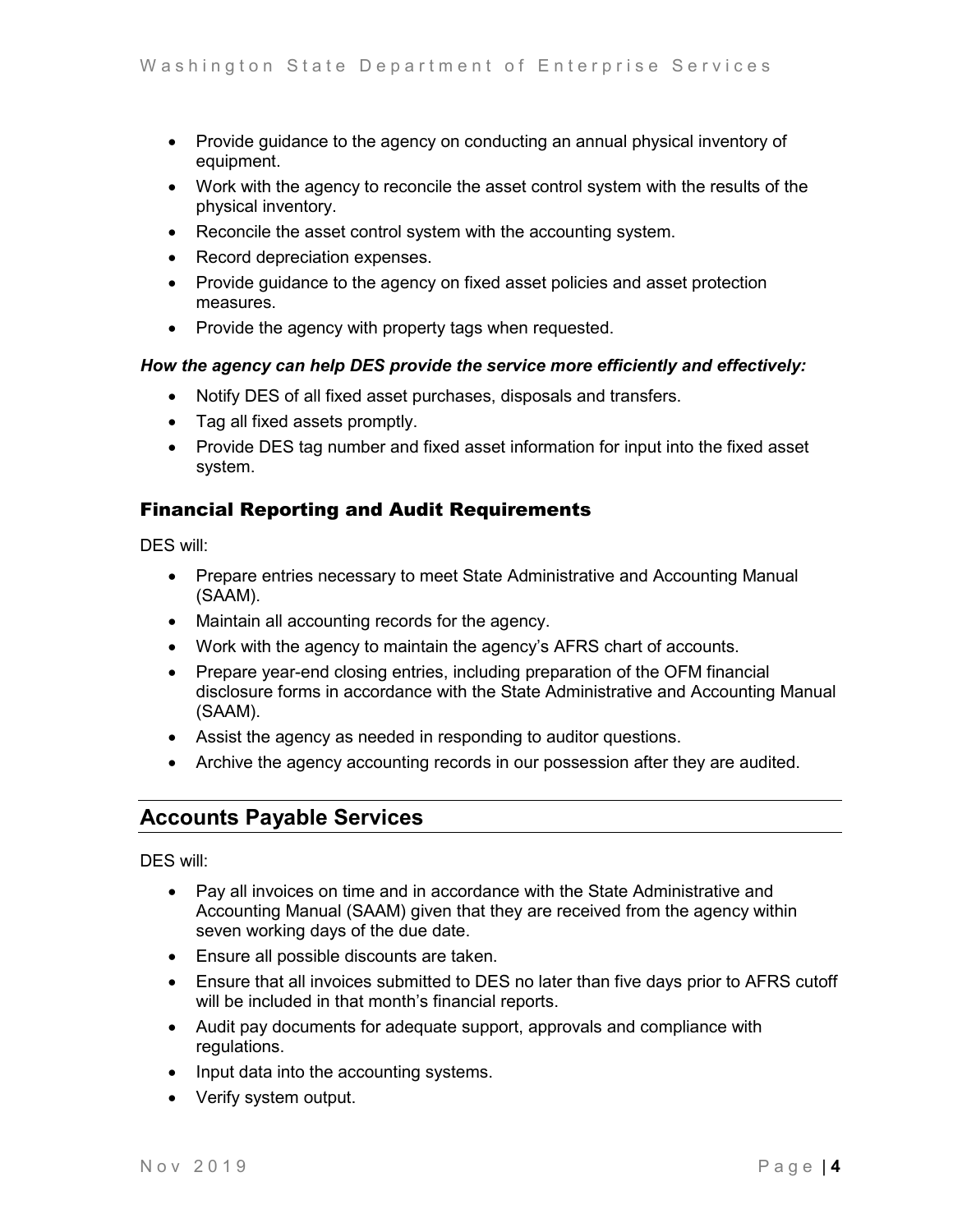- Conduct prompt research and issue resolution with vendors (and the agency) to ensure the agency's accounts remain in good standing.
- Provide agencies with copies of warrant registers.
- Prepare and submit all Internal Revenue Service (IRS) 1099 reporting on time.
- Prepare and submit all tax reports on time.
- Prepare and submit all unclaimed property on time.
- Estimate and record monthly accruals.
- Notify the client of proposed changes to payment coding.
- Cancel and reissue payments.
- Clear In-Process reports weekly.
- Provide guidance on:
	- Pay document preparation and coding.
	- Travel regulations and requirements.
	- Service contract requirements.

#### *How the agency can help DES provide the service more efficiently and effectively:*

- Utilize systems and technology when available:
	- Travel Expense Management System (TEMS)
	- Automated Clearing House (ACH)/Direct Deposit
	- Downloading credit card statements
	- Receipt of payment registers via daily emails
	- Scanning and emailing information to DES
- Provide DES all accounts payable items at least once a week (sending smaller batches more often rather than larger batches).
- Use the A-45 Agency Transmittal to list all payment documents being transmitted to prevent document loss.
- Ensure all proper authorizations are noted in accordance with the State Administrative and Accounting Manual (SAAM).
- Provide how the split should be made if the cost is to be split among programs.
- Notify DES in writing of any address changes related to commission or board travel vouchers.
- Send all accounts payable items for differing fiscal months on separate A-45s, Agency Transmittals.
- Use credit card logs to record all purchase activity and submit with bill for payment.
- Provide blanket approval for reoccurring payments and leases.
- Participate in Lean process improvement workshops.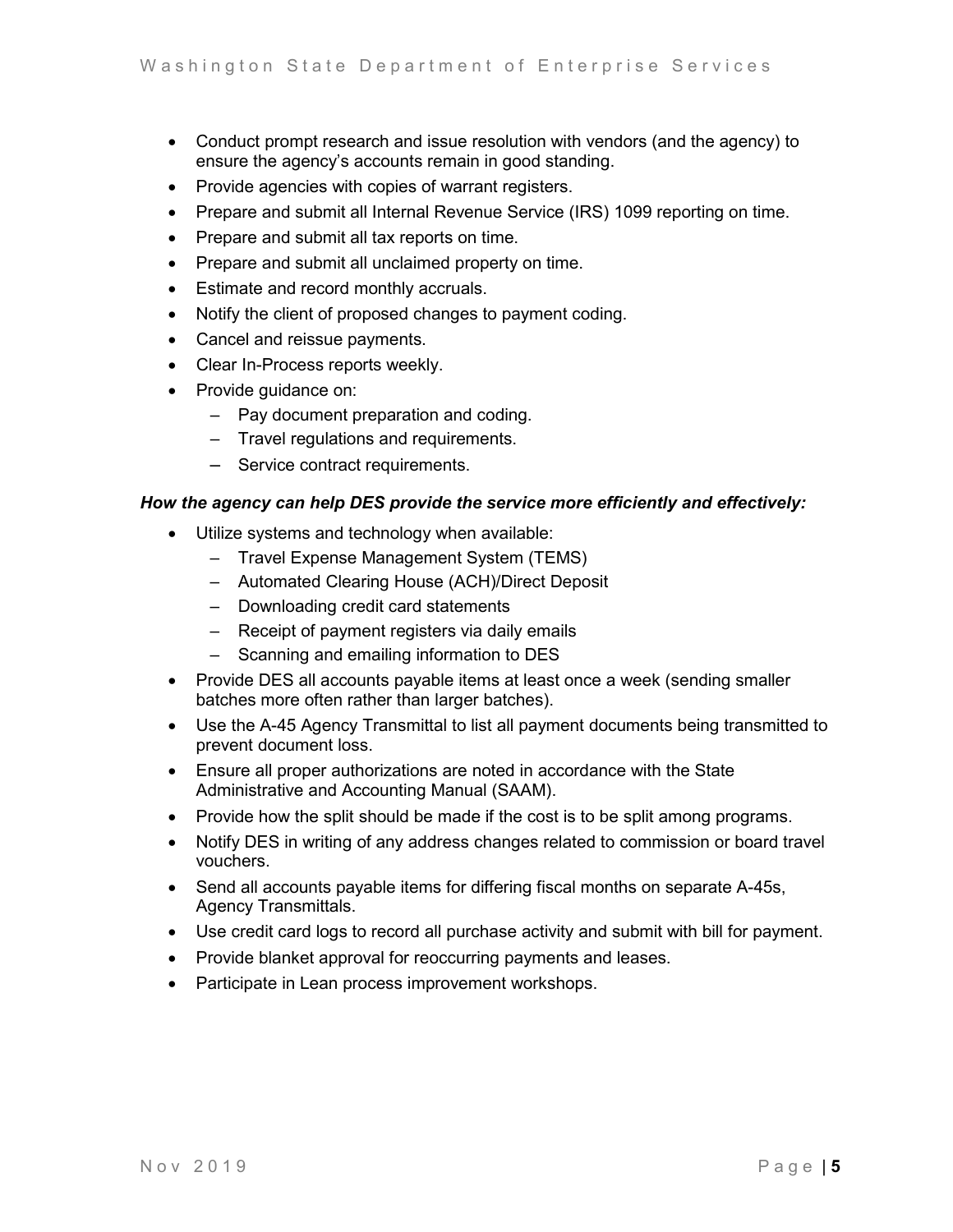## **Invoicing, Accounts Receivable and Cash Receipts Services**

DES will:

- Prepare invoices based on billing information provided by the agency.
- Send invoices to the customer depending upon the agreement with agency.
- Book accounts receivable in accordance with the State Administrative and Accounting Manual (SAAM).
- Process recovery of expenditures.
- Receipt and process all cash receipts.
- Prepare deposits for the State Treasurer and local funds in accordance with the State Administrative and Accounting Manual (SAAM).
- Secure cash receipts waiver from the State Treasurer's Office on the agency's behalf.

#### *How the agency can help DES provide the service more efficiently and effectively:*

- Utilize systems and technology when available:
	- Automated Billing System (ABS)
	- Scanning and emailing information to DES
- Submit all money received by the agency to DES to ensure deposit in accordance with the State Administrative and Accounting Manual (SAAM) or waiver agreement.
- Notify DES of any EFTs received.
- Provide documentation for coding the receipts.
- Do all collection activities.
- Send all invoicing, accounts receivable, and cash receipt items for differing fiscal months on separate A-45s, Agency Transmittal.

## **Payroll Services**

- Process all personnel and payroll transactions in compliance with state and federal regulations such as:
	- New hires, terminations, separations, retirements, etc.
	- Pay increases
	- Adjustments to hours worked
	- Part-time employee hours
	- Any other employer changes affecting net pay
- Process authorized personnel and payroll transactions such as:
	- Overtime
	- Board member pay
	- Taxable fringe benefits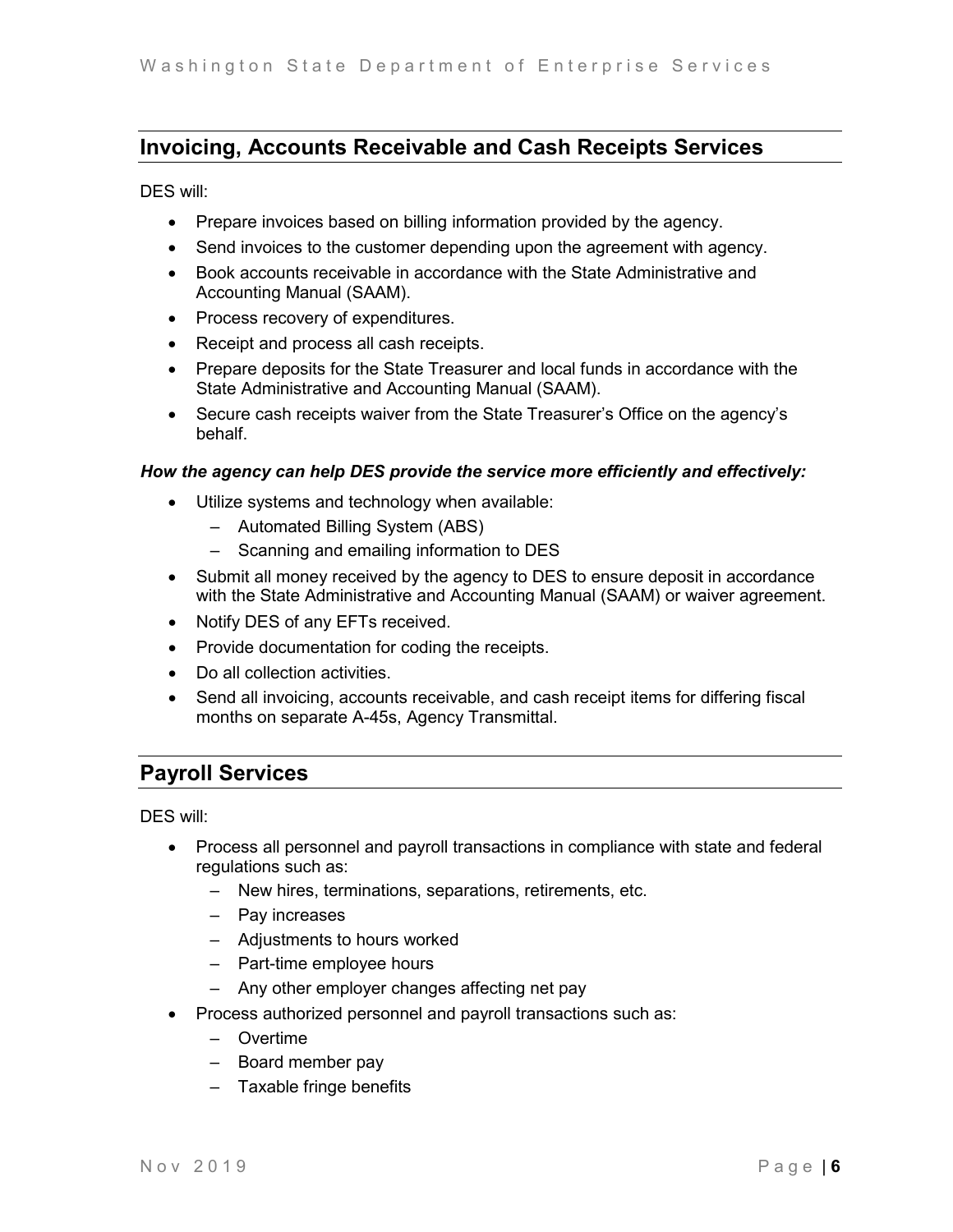- Deduction changes
- W-4s
- Address changes
- Input position expenditure coding into the Human Resources Management System (HRMS).
- Audit and maintain employee leave records and reports in Employee Self Service (ESS) and/or HRMS.
- Maintain payroll files as required by state retention schedule.
- Prepare and submit state and federal payroll reports.
- Process special pay warrants as necessary.
- Cancel and re-issue pay warrants, if needed.
- Reconcile payroll revolving account (035).
- Maintain accurate records with Department of Retirement Systems.
- Provide the agency with a copy of the payroll journal for the agency's review and signature. These should immediately be returned to DES for retention.
- Provide the agency with the Attendance System Leave Report or the ESS leave report for each pay period within five (5) days of publication.
- Generate and maintain all required payroll reports in accordance with the State Administrative and Accounting Manual (SAAM).
- Provide guidance, support and knowledge to the agency in regards to personnel, payroll and benefits.
	- Insurance and benefits
	- Deduction options
	- Leave policies
- Respond to all inquiries of agency auditors (State Auditor or CPA firm) related to payroll, and make available all documents requested by agency's auditors.
- DES is not responsible for unreasonable delays caused by the State Mail Service. We have a five day waiting period before we will cancel and re-issue a check lost in the mail.

#### *How the agency can help DES provide the service more efficiently and effectively:*

- Provide document transmittal between the agency and DES by mail, agency pickup, agency drop-off, fax or email.
- Ensure DES receives all desired payroll and personnel changes no later than Day 1 of payroll processing. Review, return and complete all appropriately signed payroll report documents to DES no later than Day 1 of payroll processing.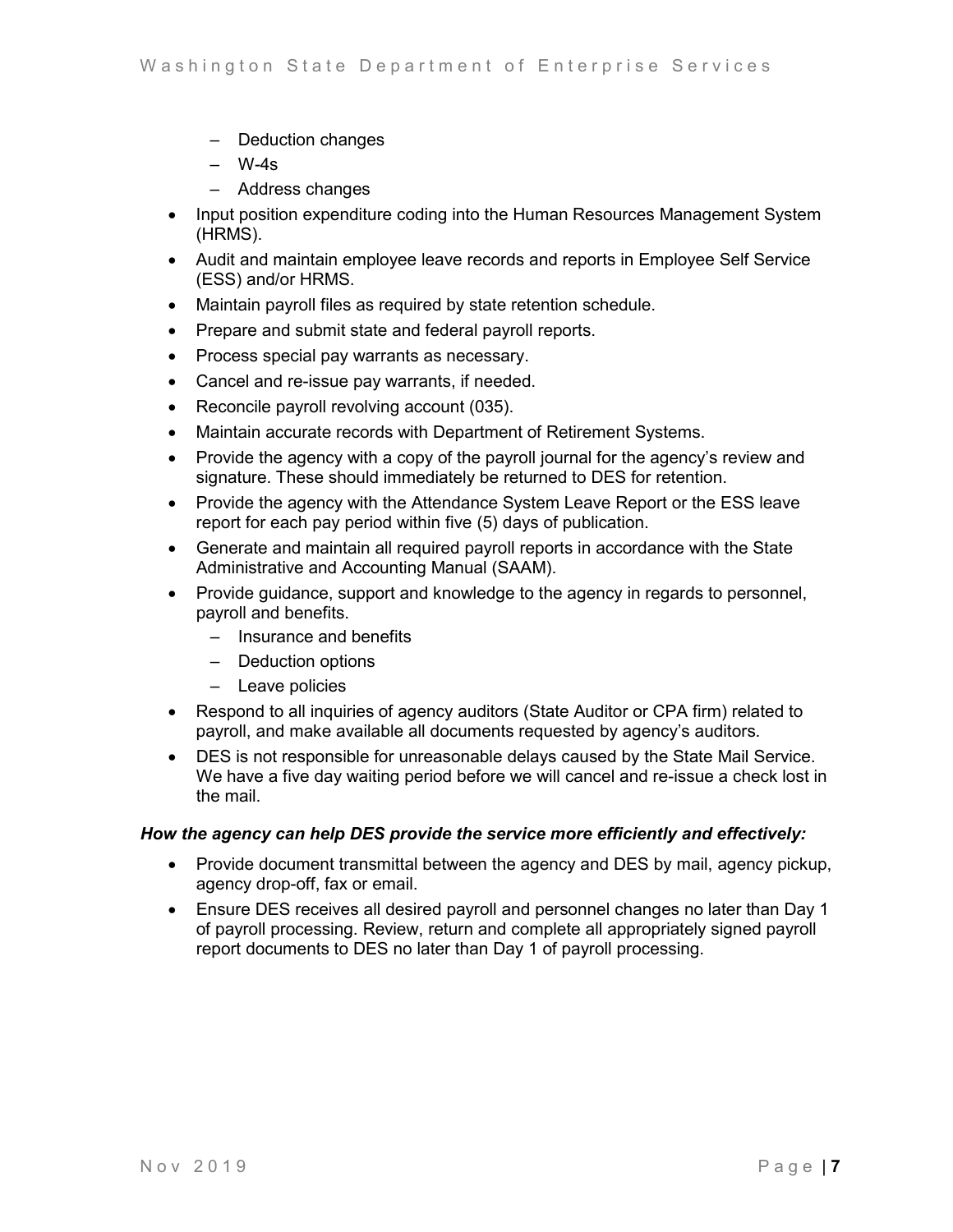## Performance Measures

| <b>Measure</b>                                                                            | <b>Target</b>               | <b>Description</b>                                                                                                                                                                                                                                                                                                                                                                                                                             |
|-------------------------------------------------------------------------------------------|-----------------------------|------------------------------------------------------------------------------------------------------------------------------------------------------------------------------------------------------------------------------------------------------------------------------------------------------------------------------------------------------------------------------------------------------------------------------------------------|
| <b>Percent of Budgets</b><br>Submitted to OFM On<br>Time<br>*Annual Measure               | 100%                        | Budget submittals are one of the most<br>important documents that an agency prepares.<br>In order to ensure a timely submittal, SAFS will<br>adequately coordinate with client agencies<br>ahead of the deadline.                                                                                                                                                                                                                              |
| <b>Percent of Allotments</b><br>Submitted to OFM On<br>Time<br>*Annual Measure            | 100%                        | Budget allotments are an agency's expenditure<br>plan for its biennial funding. SAFS will<br>adequately coordinate with client agencies<br>ahead of the deadline.                                                                                                                                                                                                                                                                              |
| <b>Customer Satisfaction</b><br>*Annual Measure                                           | 90% Overall<br>Satisfaction | Measuring customer satisfaction is an<br>important means to determining whether or not<br>the reports provided by analysts are useful to<br>an agency. If reports are not useful and<br>quarterly meetings are unproductive, an<br>agency will not be satisfied. While an annual<br>survey will be conducted, quarterly client<br>meetings are an excellent opportunity for<br>course corrections if an agency is unhappy<br>with its service. |
| Percent of Invoices<br><b>Processed On-Time</b><br>*Quarterly Measure                     | 95%                         | Paying vendor invoices on time requires timely<br>submittal by agencies and prompt processing<br>by SAFS accounts payable. The target set by<br>SAAM is for invoices to be paid within 30 days<br>of the invoice date.                                                                                                                                                                                                                         |
| Percent of Invoices<br>paid on time when<br>received within seven<br>days of the due date | 95%                         | While the overall goal is to pay invoices on<br>time, timely payment is affected by both<br>timeliness of receipt by SAFS and timely<br>processing by SAFS. This measure focuses<br>on SAFS performance by separating out the<br>portion of the process that is not controlled by<br>SAFS.                                                                                                                                                     |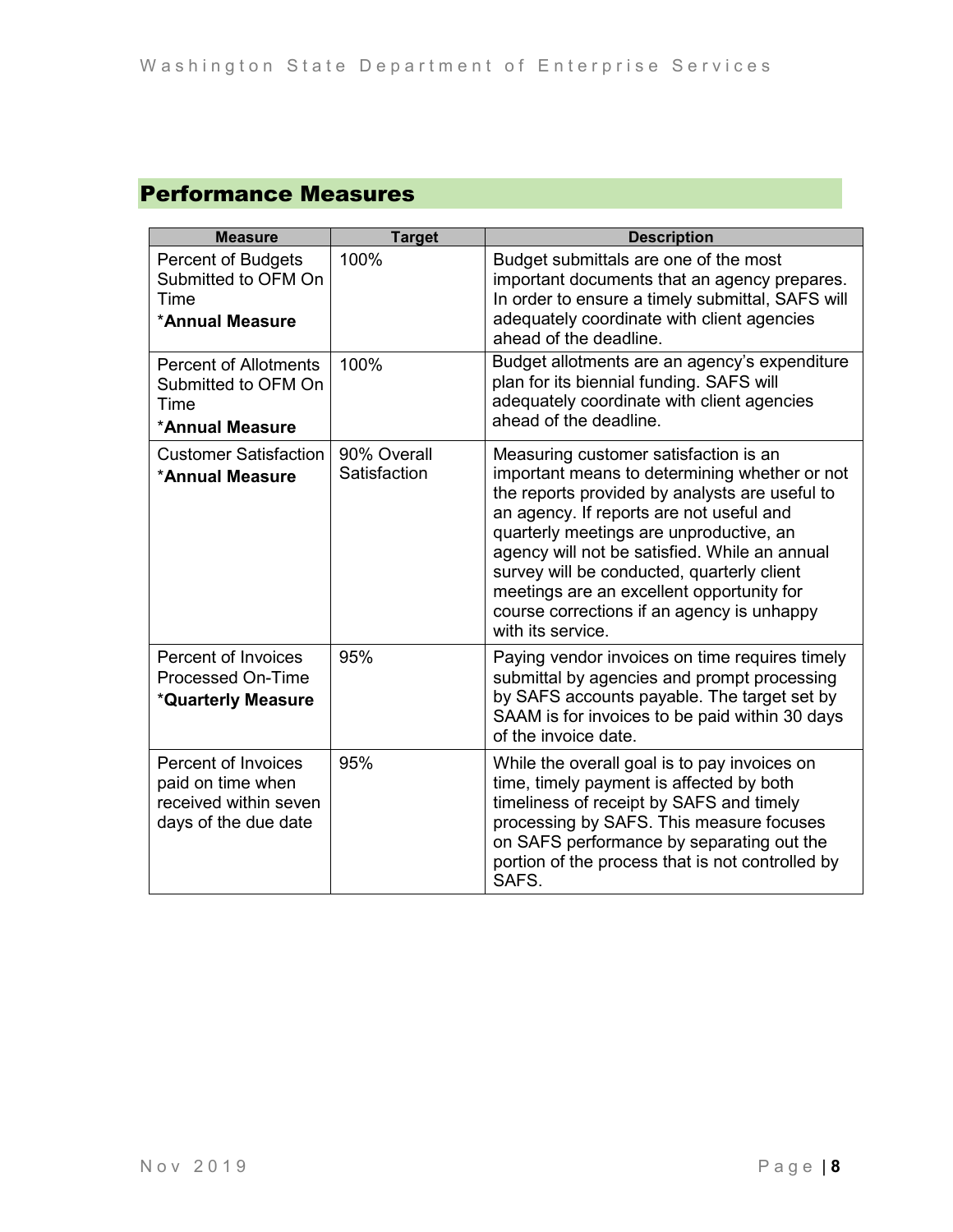## References / Tools / Links

OFM Quick Reference Guide – required agency internal policies, procedures, and/or documentation for

Capital assets, inventories, accounting, and other policies. [https://www.ofm.wa.gov/sites/default/files/public/legacy/resources/misc/MCQuickRef](https://www.ofm.wa.gov/sites/default/files/public/legacy/resources/misc/MCQuickReferenceGuide.pdf) [erenceGuide.pdf](https://www.ofm.wa.gov/sites/default/files/public/legacy/resources/misc/MCQuickReferenceGuide.pdf)

Travel, transportation and related policies. [https://www.ofm.wa.gov/sites/default/files/public/resources/travel/TRQuickRefGuideT](https://www.ofm.wa.gov/sites/default/files/public/resources/travel/TRQuickRefGuideTravel.pdf) [ravel.pdf](https://www.ofm.wa.gov/sites/default/files/public/resources/travel/TRQuickRefGuideTravel.pdf)

SAAM Manual – minimum requirements that state agencies must meet pertaining to control and accountability over financial and administrative affairs of the state of Washington. <https://www.ofm.wa.gov/accounting/saam/contents>

Agency Director's Manual – a high level reference guide on accounting, budgeting, personnel and payroll, contracts and purchasing, ethics.

[https://des.wa.gov/sites/default/files/public/documents/HRPayroll/SmallAgencyServic](https://des.wa.gov/sites/default/files/public/documents/HRPayroll/SmallAgencyServices/SAFS/DirectorManualSept2018.docx) [es/SAFS/DirectorManualSept2018.docx](https://des.wa.gov/sites/default/files/public/documents/HRPayroll/SmallAgencyServices/SAFS/DirectorManualSept2018.docx)

Executive Assistant's Manual – details guide on operational processes.

[https://des.wa.gov/sites/default/files/public/documents/HRPayroll/SmallAgencyServic](https://des.wa.gov/sites/default/files/public/documents/HRPayroll/SmallAgencyServices/SAFS/EAManualSept2018.doc) [es/SAFS/EAManualSept2018.doc](https://des.wa.gov/sites/default/files/public/documents/HRPayroll/SmallAgencyServices/SAFS/EAManualSept2018.doc)

## Service rates

| <b>Service</b>                                                  | Rate                                                                 | <b>Description</b>                                                                                                                                                                                           |
|-----------------------------------------------------------------|----------------------------------------------------------------------|--------------------------------------------------------------------------------------------------------------------------------------------------------------------------------------------------------------|
| <b>Accounts Payable</b><br><b>Services</b>                      | Allocation based<br>on accounts<br>payable<br>transactions           | The budgeted costs related to payment<br>processing and accounts payable will be<br>allocated to customers based on their<br>proportion of total payment transactions.                                       |
| Invoicing, accounts<br>receivable and cash<br>receipts services | Allocation based<br>on accounts<br>receivable<br>transactions        | The budgeted costs related to invoicing and<br>accounts receivable will be allocated to<br>customers based on their proportion of total<br>receivable transactions.                                          |
| Budgeting and<br>Financial<br>Management<br><b>Services</b>     | Allocation based<br>on total budget<br>(less pass)<br>through funds) | The budgeted costs related to financial<br>analysis and budget work will be allocated to<br>customer agencies based on the relative size<br>of the agency budget compared to all<br>customer agency budgets. |